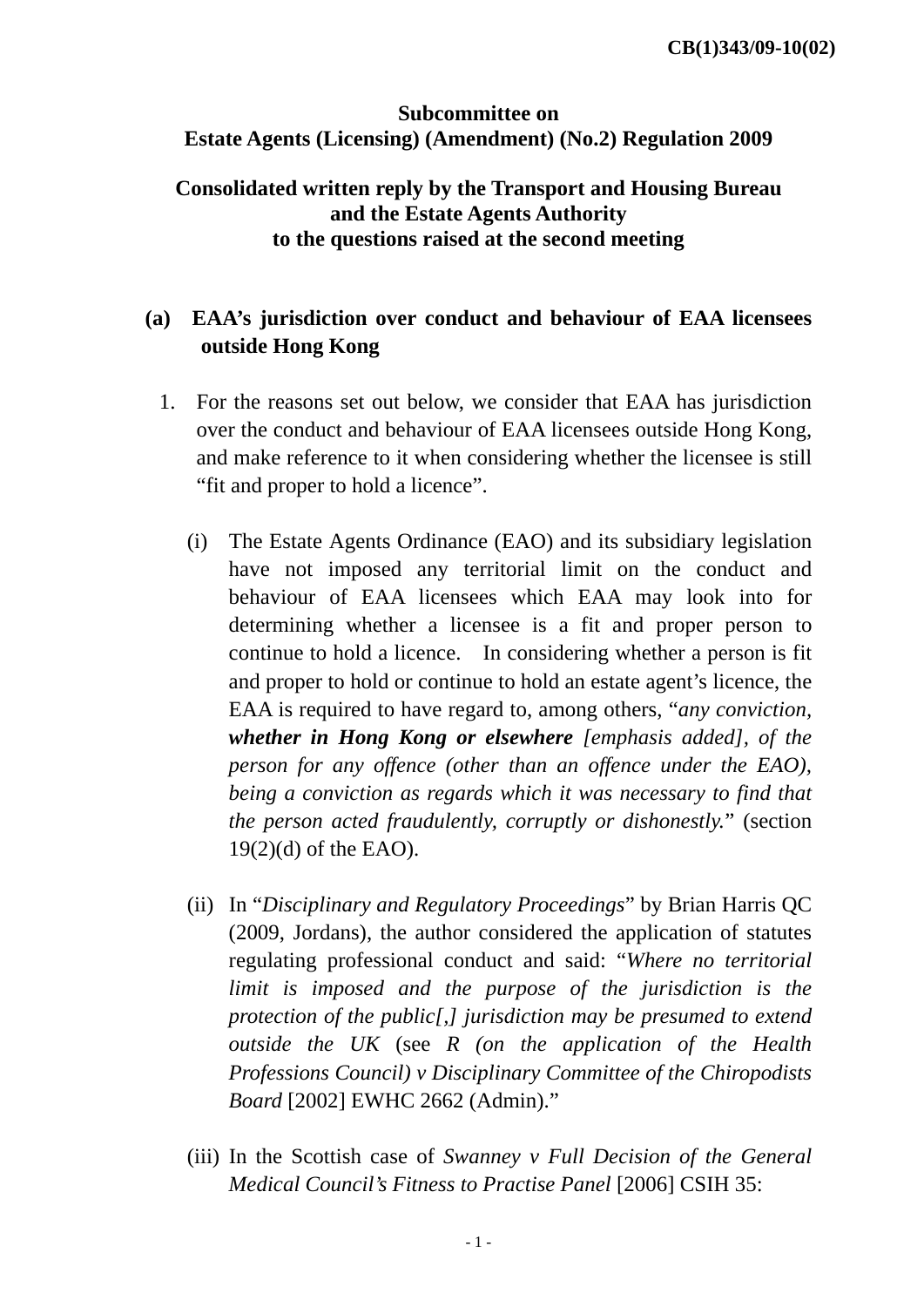*[17] …It appears to us to be inconceivable that the legislation would not permit inquiry into the conduct of a registered person, with a view to seeing whether serious professional misconduct had occurred, simply because that conduct had occurred in some other state. If the contrary view were accepted it would mean that a practitioner whose conduct could be regarded as serious professional misconduct in some other jurisdiction could come to the United Kingdom and practice medicine here with impunity, it might be to the danger of the public. Such a result would undermine the objective of the respondents, enshrined in [section 1(1A) Medical Act 1983], which provides that the main objective of the respondents is to "protect, promote and maintain the health and safety of the public".*

### **(b) Jurisdiction and licensing considerations of the CIREA in relation to conduct and behaviour of CIREA-licensed estate agents outside the Mainland**

2. According to the 《房地產經紀人員職業資格制度暫行規定》

("Temporary Implementing Rules on the Professional Qualification Regime for Real Estate Agents") promulgated by the Ministry of Personnel of the Central Government, "*… the organization responsible for registration shall revoke the registration of a real estate agent under any of the following circumstances –* 

- *(1) he does not have full capacity for civil conduct;*
- *(2) he has been penalized for criminal conduct;*
- *(3) he has not been engaged in the position of a real estate agent for a continuous period of 2 or more years;*
- *(4) he works as an estate agent for 2 or more estate agencies concurrently; or*
- *(5) he has seriously breached the moral standard expected of and regulations governing the real estate agency trade.*" 1

 1 《房地產經紀人員職業資格制度暫行規定》第二十一條原文如下:

<sup>&</sup>quot; 經註冊的房地產經紀人有下列情況之一的, 由原註冊機構註銷註冊: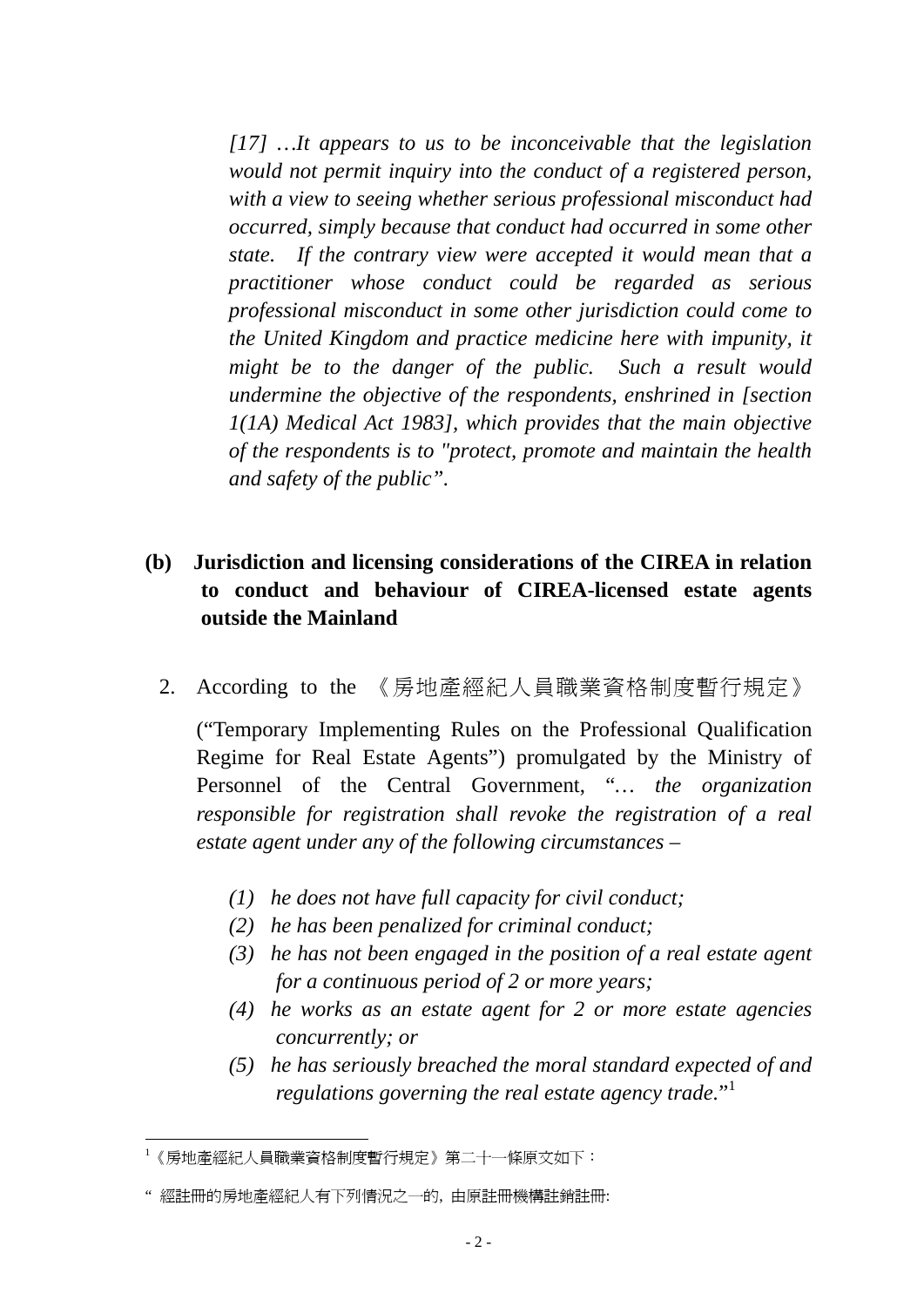3. The EAA is seeking advice from the CIREA on whether CIREA can regulate the conduct of CIREA-licensed estate agents outside the Mainland, and whether CIREA will take those conduct of its licensees which took place outside the Mainland into account when considering whether to re-grant or revoke the registration of an estate agent.

# **(c) Whether the EAA would exercise supervision over EAA-licensed Mainland estate agents regarding their estate agency work for Mainland properties.**

- 4. The EAA is empowered by the EAO and its subsidiary legislation, in particular, the Estate Agents Practice (General Duties and Hong Kong Residential Properties) Regulation to, *inter alia*, regulate and control the practice of estate agents in connection with Hong Kong residential properties. Therefore, the EAA will not supervise the daily estate agency work of an EAA-licensed Mainland estate agent in connection with Mainland properties *per se.* Given that an EAA-licensed Mainland estate agent will also hold CIREA estate agent's licence under the Scheme, supervision on his estate agency work in connection with Mainland properties should come from the CIREA.
- 5. That said, as mentioned in paragraph 1(i) above, the EAO and its subsidiary legislation have not imposed any territorial limit on the conduct and behaviour of EAA licensees which EAA may look into for determining whether a licensee is a fit and proper person to continue to hold a licence. The EAA will, pursuant to section  $19(1)(c)$  of the EAO, consider whether the licensee in question has done anything, whether in relation to Mainland properties or otherwise, which impinges on his being a fit and proper person to continue to hold a licence. If the EAA considers that an EAA-licensed Mainland estate agent has done something which impinges on his being a fit and proper person to continue to hold a licence, it will take appropriate disciplinary action pursuant to section 29(1)(b) of the EAO.

 $\overline{a}$ 

<sup>(</sup>一) 不具有完全民事行為能力。

<sup>(</sup>二) 受刑事處罰。

<sup>(</sup>三) 脫離房地產經紀工作崗位連續 2 年 (含 2 年) 以上。

<sup>(</sup>四) 同時在 2 個及以上房地產經紀機構進行房地產經紀活動。

<sup>(</sup>五) 嚴重違反職業道德和經紀行業管理規定。"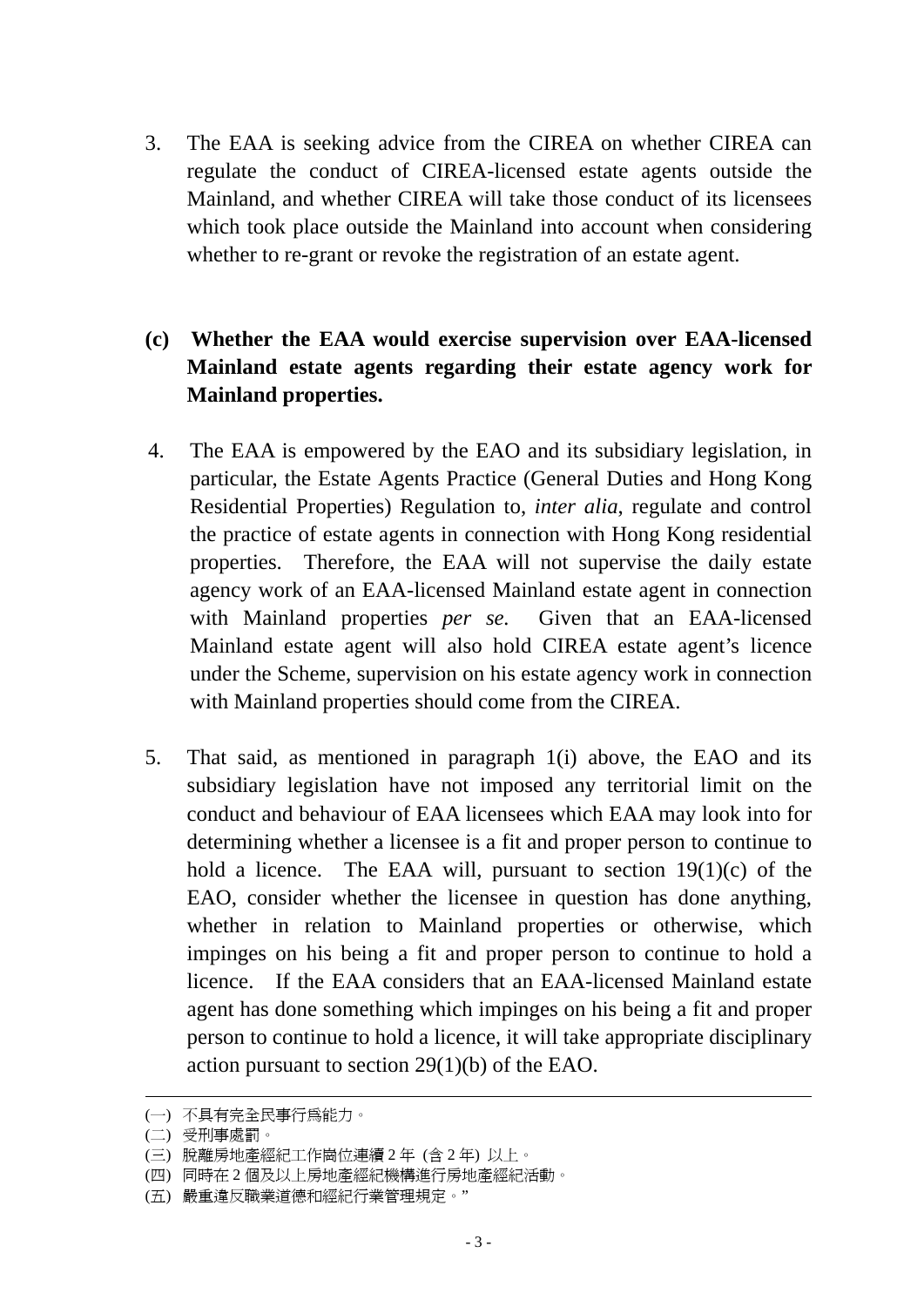- **(d) Deemed service of notice of inquiry hearing; statutory basis for service notices; request to a licensee under the Scheme to provide an additional address for service**
- 6. Section 8 of the Interpretation and General Clauses Ordinance, Cap 1, states that:

"Where any Ordinance authorizes or requires any documents to be served or any notice to be given by post or by registered post, whether the expression "serve" or "given" or "send" or any expression is used, the service or notice shall be deemed to be effected by properly addressing, pre-paying the postage thereon and dispatching it by post or registered post, as the case may be, to the last known postal address of the person to be served or given notice, and, unless the contrary is proved, such service or notice shall be deemed to have been effected at the time at which the document or notice would be delivered in the ordinary course of post."

- 7. Section 8(5) of the EAO states that "a committee may regulate its own procedure and business". Pursuant to this provision, EAA's Disciplinary Committee made the Poceedings Rules on Inquiry Hearings (the Proceeding Rules).
- 8. Section 41 of the EAO states that "any notice which is required by this Ordinance to be given shall be properly given if - (a) in the case of an individual, it is -
	- (i) delivered to him; or
	- (ii) left at, or sent by post to, his registered address; ...."
- 9. Since the wordings of section 41 of the EAO fulfils the requirements as stated in the first part of section 8 of Cap 1, "deemed service" as described by the underlined words in paragraph 6 above can be relied on, unless the contrary is proved.
- 10. It should be noted that the "ordinary course of post" as described in section 8 of Cap 1 is in practice a shorter period than the one referred in the "deemed service" provision in the Proceedings Rules, namely "the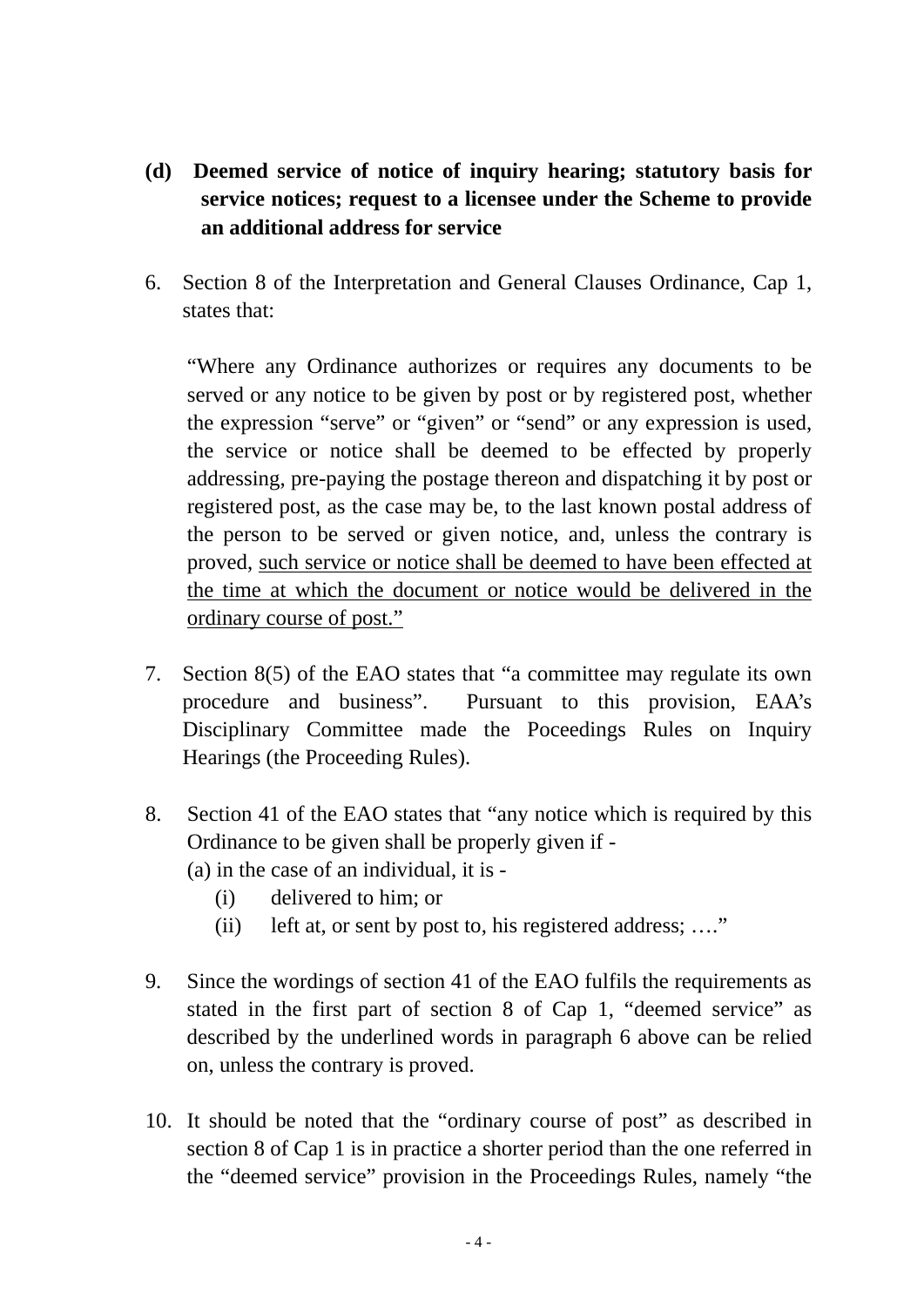fifth day after the date they are sent to the registered address". Therefore, the "deemed service" provision in the Proceedings Rules can be regarded as more lenient to the licensee and thus his existing rights should not be regarded as adversely affected by the provision in question.

- 11. We do not consider it necessary to request an EAA-licensed estate agent practicing outside Hong Kong to provide a registered address other than that in Hong Kong to which all communications and notices might be served. This is because according to section 14 of the EAO, "every licensee shall have an address in Hong Kong to which all communications and all notices may be sent". It is very clear that the purpose of the registered address is that it is the place where all communications and all notices may be sent. The licensee has an obligation to ensure that there is a mechanism in place whereby everything sent to the registered address will be received by him.
- 12. To ensure that EAA-licensed estate agents practicing outside Hong Kong are aware of their obligation to ensure that there is a mechanism in place whereby everything sent to the registered address will be received by him, the EAA will give each of them a copy of the Proceedings Rules so that the rules, including deemed service and other relevant matters, are brought to their attention upon granting of the licence.
- **(e) Further information on the detailed operation of the points system whereby applicants would be short-listed for nomination by EAA**
- 13. Please see the **Annex**.

Transport and Housing Bureau Estate Agents Authority 12 November 2009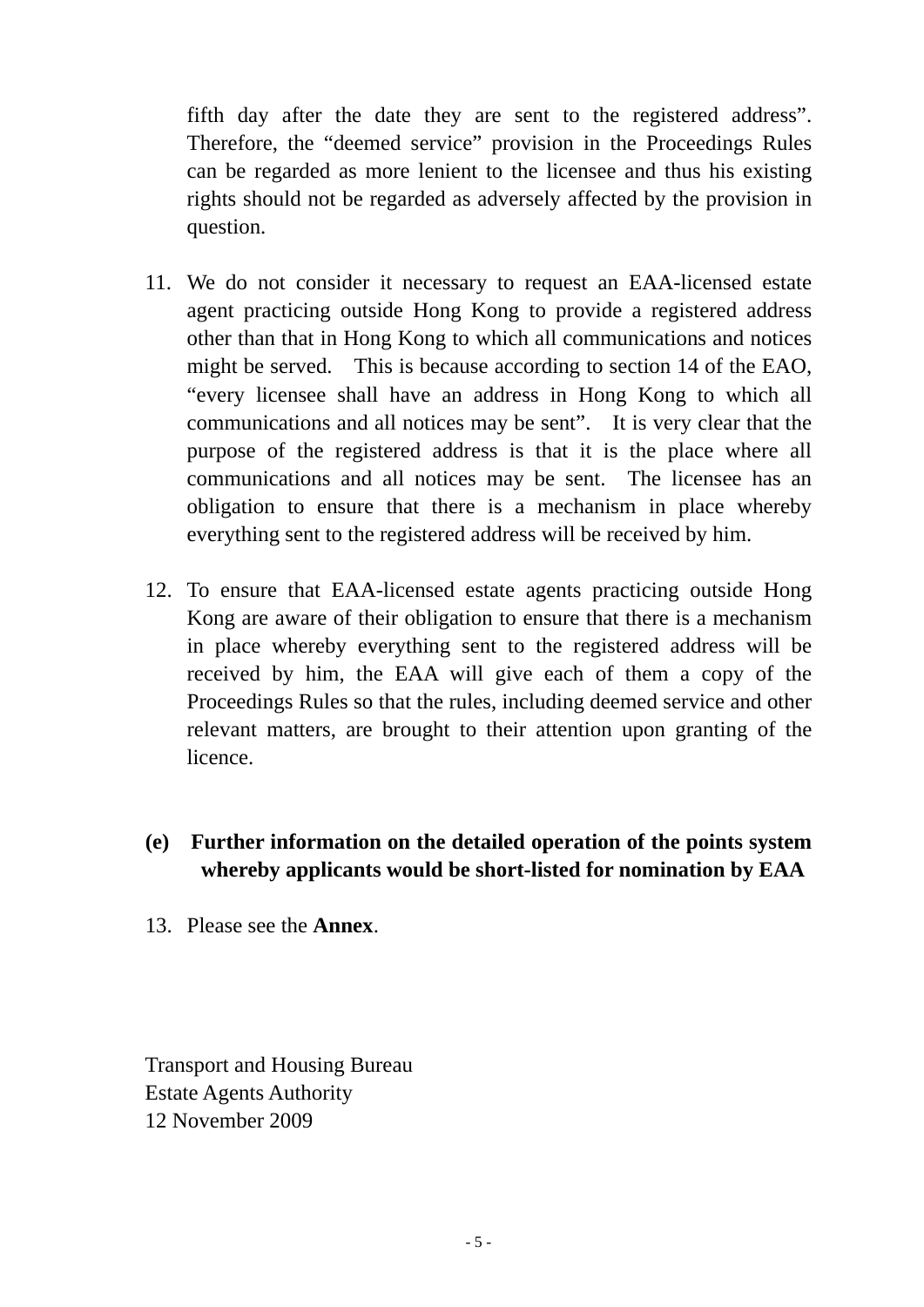## **Proposed Selection Criteria for nomination under the Mutual Recognition of Professional Qualifications of Estate Agents between the Estate Agents Authority and the China Institute of Real Estate Appraisers and Agents**

- 1. As agreed with CIREA, Hong Kong applicants fulfilling the following requirements are eligible to apply to the EAA for nomination:
	- be 18 years of age or above;
	- be a holder of a valid estate agent's licence (individual) issued by the  $EAA^1$ ;
	- have at least a total of 5 years of estate agency work or related  $experience<sup>2</sup>$  after obtaining an estate agent's licence (individual) issued by the EAA;
	- have no criminal conviction history; and
	- $\bullet$  be in good health<sup>3</sup>.
- 2. Hong Kong applicants who are nominated for recognition will be required to attend a tailor-made Course (the "Course") organized by CIREA to bridge the possible knowledge gap arising from the differences in legal systems and practice, and pass a tailor-made examination (the "Examination") organized by CIREA.
- 3. Since the Scheme is subject to an annual quota<sup>4</sup>, in the event that the number of eligible applicants for a given year exceeds the quota for that year, a point system is introduced and higher priority will be given to applicants who can demonstrate, with acceptable documentary evidence, that
	- i. they have a recognized university degree<sup>5</sup> (1 point);

<sup>1</sup> 1 The licence should not be obtained pursuant to any form of mutual recognition of qualifications between the EAA and authorities of any other country or region.

 $2$  The 5-year experience does not need to be continuous.

<sup>&</sup>lt;sup>3</sup> The CIREA will consider that this requirement is satisfied if applicants declare that they are in good

health.<br><sup>4</sup> The first year's quota is 300.

<sup>&</sup>lt;sup>5</sup> Degrees awarded by the 12 degree-awarding higher education institutions in Hong Kong are recognized degrees. Degrees obtained elsewhere are recognized if the awarding institutions are accredited (such as some of those in the U.S.) or listed in a formal register (such as those in the registers of the Australian Qualifications Framework) or authorized to do so under the laws of the relevant countries (such as those in the UK) or by the governments of the relevant countries (such as those in the PRC). Other degrees are considered on a case by case basis. Associate degrees or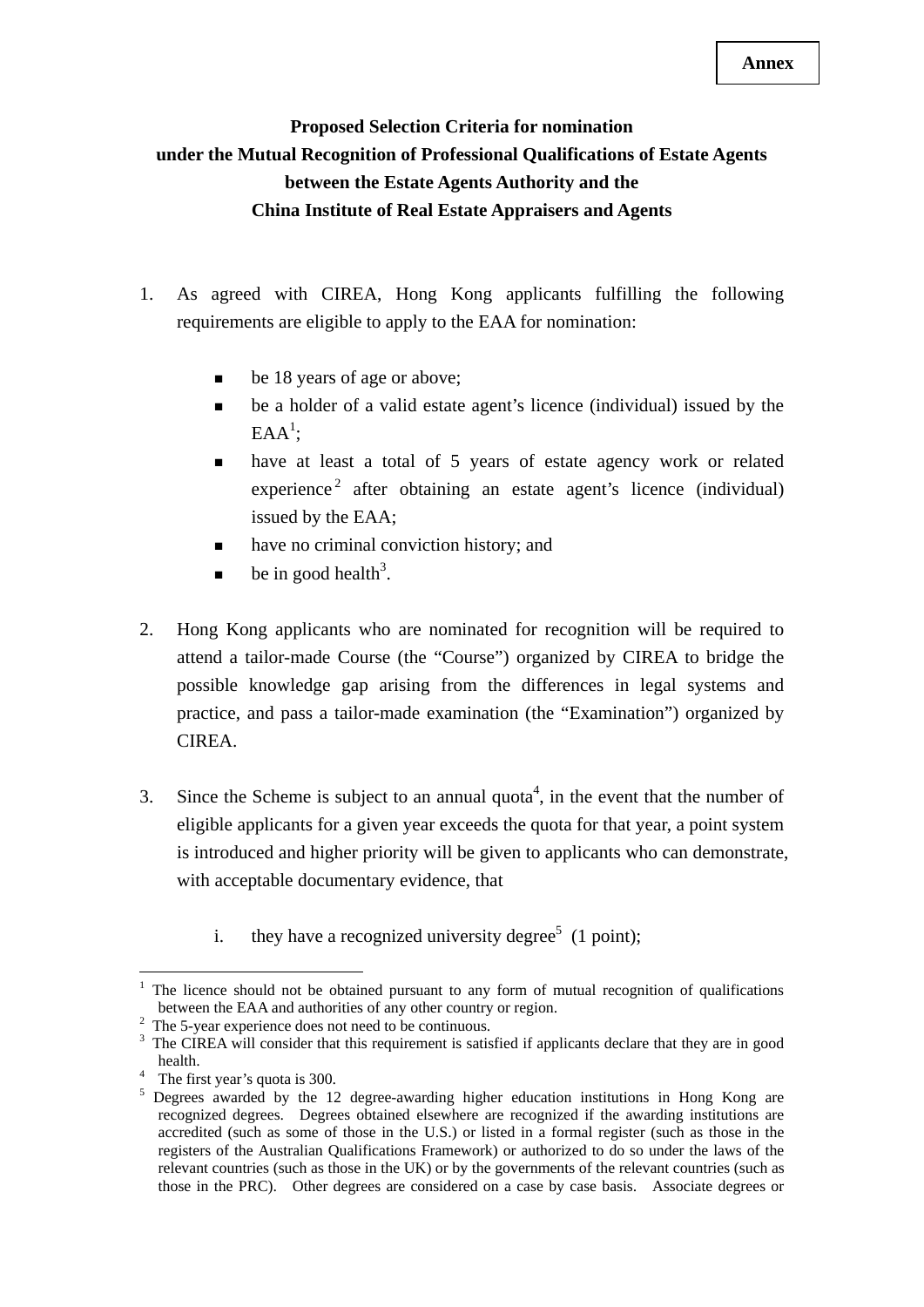- ii. they have 6 to 10 years of estate agency work or related experience (1 point) **or** they have over 10 years of such experience (2 points); and
- iii. they have obtained 12 points or above from courses in the EAA's "Continuing Professional Development Scheme" in the 12 months prior to the application (1 point).
- 4. These additional factors are relevant for consideration as they are indicators of the applicants' competence and experience.

#### **Selection procedures**

- 5. If the number of eligible applicants does not exceed the quota for that year, all eligible applicants will be nominated to attend the tailor-made Course and sit for the tailor-made Examination.
- 6. If the number of eligible applicants exceeds the quota for that year, the point system mentioned in paragraph 3 above will be engaged and applicants will be assigned to one of the following groups:

Group  $A$  – those having been awarded a total of 4 points; Group B – those having been awarded a total of 3 points; Group  $C$  – those having been awarded a total of 2 points; Group D – those having been awarded a total of 1 point; Group  $E$  – those having been awarded with no point.

- 7. Priority for nomination will be given to those in Group A and, if the quota has not been exceeded, then those in Group B and so on. If the number of applicants in a given group exceeds the quota or remaining quota, ballot will be drawn among applicants in that group to determine the successful applicants.
- 8. A confirmation will be sent to each applicant stating the point(s) having been awarded to him/her. Any points not awarded will be specified in the confirmation with a reason. An applicant can make a request for review within the period specified in the confirmation (such request must be supported by reason(s) and / or further supporting documents and an administrative fee

similar degrees (such as a "foundation degree" in the UK) are not considered as a university degree for this purpose.